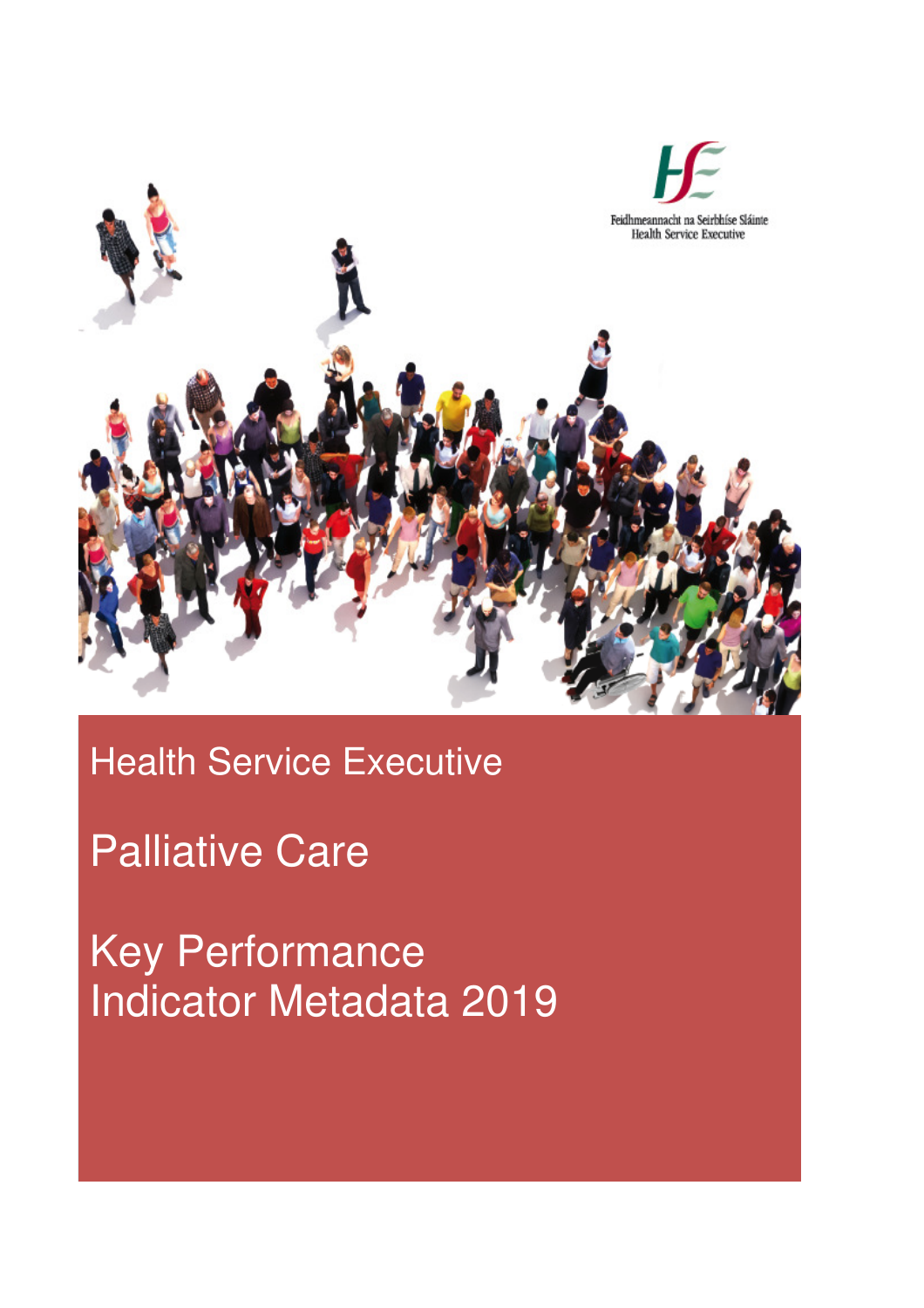|                |                                                           | <b>Palliative Care Inpatient Palliative Care Services</b>                                                                                                                                                                                                                                                                                                                                                                                                                                                                                                                                                                                                                                                                                                                                                                                                                                                                                                                                                                                                                                                                                                                                                                                                                                                                                                                                                                                                                                                                                                                                                                                                                                                                                                                                                                                                                                                                                                                                                                                                                                                                                                                                                                                                                                                                                                                                      |
|----------------|-----------------------------------------------------------|------------------------------------------------------------------------------------------------------------------------------------------------------------------------------------------------------------------------------------------------------------------------------------------------------------------------------------------------------------------------------------------------------------------------------------------------------------------------------------------------------------------------------------------------------------------------------------------------------------------------------------------------------------------------------------------------------------------------------------------------------------------------------------------------------------------------------------------------------------------------------------------------------------------------------------------------------------------------------------------------------------------------------------------------------------------------------------------------------------------------------------------------------------------------------------------------------------------------------------------------------------------------------------------------------------------------------------------------------------------------------------------------------------------------------------------------------------------------------------------------------------------------------------------------------------------------------------------------------------------------------------------------------------------------------------------------------------------------------------------------------------------------------------------------------------------------------------------------------------------------------------------------------------------------------------------------------------------------------------------------------------------------------------------------------------------------------------------------------------------------------------------------------------------------------------------------------------------------------------------------------------------------------------------------------------------------------------------------------------------------------------------------|
|                | <b>KPI Title</b>                                          | Access to specialist inpatient bed within seven days (during the reporting month)                                                                                                                                                                                                                                                                                                                                                                                                                                                                                                                                                                                                                                                                                                                                                                                                                                                                                                                                                                                                                                                                                                                                                                                                                                                                                                                                                                                                                                                                                                                                                                                                                                                                                                                                                                                                                                                                                                                                                                                                                                                                                                                                                                                                                                                                                                              |
| 1a             | <b>KPI Short Title</b>                                    |                                                                                                                                                                                                                                                                                                                                                                                                                                                                                                                                                                                                                                                                                                                                                                                                                                                                                                                                                                                                                                                                                                                                                                                                                                                                                                                                                                                                                                                                                                                                                                                                                                                                                                                                                                                                                                                                                                                                                                                                                                                                                                                                                                                                                                                                                                                                                                                                |
| $\overline{c}$ | <b>KPI Description</b>                                    | This is a calculation of the number of patients who were admitted to a specialist inpatient palliative care bed within seven days of referral or<br>request for transfer expressed as a proportion of all patients admitted to a specialist inpatient bed in the reporting month multiplied by 100.<br>For the purpose of this metric return, the services submit the relevant numbers with the percentage calculated by the BIU.A referral<br>is defined as a request for a service to be provided to a specific person. It is usually in writing but not necessarily so. An enquiry or request<br>for information is not in itself a referral. If an enquiry subsequently leads to a request for service, the latter is the referral. There are two types<br>of referral - Type 1 Active; Type 2 Inactive (pending or deferred or prospective). 1) Active: An active patient referral is in respect of a patient<br>who is available to immediately take up the offer of service. The term active is used to distinguish referrals that request a service to start as<br>soon as possible from the common situation in palliative care whereby referrals are made in a prospective manner i.e.made in advance for a<br>service that may be required at some stage in the future. 2) Inactive: An inactive patient referral is in respect of a patient who is not available<br>to take up the offer of service. These referrals should not be considered active until a service has been formally requested and the patient is<br>available to take up the service. Following referral / request for transfer the patient is triaged / assessed by the specialist palliative care<br>clinical lead before suitability for admission is agreed. Wait time (in number of days) to admission is calculated from the date of referral /<br>request for transfer to the date of admission to the specialist palliative care inpatient unit. Each day (inclusive of weekends and bank<br>holidays) that the patient waits to be admitted is counted, with wait times categorised as follows: 0-7 days; 8-14 days; 15-28 days; greater<br>than 28 days. Note it is important not to include prospective (ie.inactive, pending, or deferred) referrals as active referrals when wait times<br>are being calculated as the time of initial prospective referral will artificially lengthen wait times. |
| 3              | <b>KPI Rationale</b>                                      | To determine the proportion (percentage) of patients accessing specialist inpatient beds within seven days.                                                                                                                                                                                                                                                                                                                                                                                                                                                                                                                                                                                                                                                                                                                                                                                                                                                                                                                                                                                                                                                                                                                                                                                                                                                                                                                                                                                                                                                                                                                                                                                                                                                                                                                                                                                                                                                                                                                                                                                                                                                                                                                                                                                                                                                                                    |
| За             | <b>Indicator Classification</b>                           | Access & Integration                                                                                                                                                                                                                                                                                                                                                                                                                                                                                                                                                                                                                                                                                                                                                                                                                                                                                                                                                                                                                                                                                                                                                                                                                                                                                                                                                                                                                                                                                                                                                                                                                                                                                                                                                                                                                                                                                                                                                                                                                                                                                                                                                                                                                                                                                                                                                                           |
| 4              | <b>National Target</b>                                    | NSP 2019 Target - 98% - Cumulative Target                                                                                                                                                                                                                                                                                                                                                                                                                                                                                                                                                                                                                                                                                                                                                                                                                                                                                                                                                                                                                                                                                                                                                                                                                                                                                                                                                                                                                                                                                                                                                                                                                                                                                                                                                                                                                                                                                                                                                                                                                                                                                                                                                                                                                                                                                                                                                      |
| 4a             | <b>Target</b>                                             | 98%                                                                                                                                                                                                                                                                                                                                                                                                                                                                                                                                                                                                                                                                                                                                                                                                                                                                                                                                                                                                                                                                                                                                                                                                                                                                                                                                                                                                                                                                                                                                                                                                                                                                                                                                                                                                                                                                                                                                                                                                                                                                                                                                                                                                                                                                                                                                                                                            |
| 4 <sub>b</sub> | <b>Volume Metrics</b>                                     | N/A                                                                                                                                                                                                                                                                                                                                                                                                                                                                                                                                                                                                                                                                                                                                                                                                                                                                                                                                                                                                                                                                                                                                                                                                                                                                                                                                                                                                                                                                                                                                                                                                                                                                                                                                                                                                                                                                                                                                                                                                                                                                                                                                                                                                                                                                                                                                                                                            |
| 5              | <b>KPI Calculation</b>                                    | Count the number of patients admitted to a specialist inpatient bed within seven days of assessment / request for transfer and express it as<br>a proportion of the overall number of patients admitted to specialist inpatient beds in the reporting period and multiply by 100. Example, 200<br>patients were admitted to specialist inpatient beds in the reporting month i.e.of these 154 patients waited 0-7 days, 35 patients waited 8-14<br>days, 5 patients waited 15-28 days & 6 patients waited >28 days for admission. Calculation for access within seven days is as follows: 154 /<br>$(154+35+5+6) \rightarrow 154/(200) \rightarrow 0.770$ , multiplied by 100 = 77%. For the purpose of this metric return, the services submit the relevant<br>numbers with the percentage calculated by the BIU.                                                                                                                                                                                                                                                                                                                                                                                                                                                                                                                                                                                                                                                                                                                                                                                                                                                                                                                                                                                                                                                                                                                                                                                                                                                                                                                                                                                                                                                                                                                                                                             |
| 6              | <b>Data Source</b>                                        | Data is sourced by the specialist palliative care units who forward to their Community Healthcare Organisation (CHO). The CHO submits<br>the validated data to the Business Information Unit (BIU) Community Healthcare Team.                                                                                                                                                                                                                                                                                                                                                                                                                                                                                                                                                                                                                                                                                                                                                                                                                                                                                                                                                                                                                                                                                                                                                                                                                                                                                                                                                                                                                                                                                                                                                                                                                                                                                                                                                                                                                                                                                                                                                                                                                                                                                                                                                                  |
| 6a             | Data Sign Off                                             | Chief Officer, Community Healthcare Organisation                                                                                                                                                                                                                                                                                                                                                                                                                                                                                                                                                                                                                                                                                                                                                                                                                                                                                                                                                                                                                                                                                                                                                                                                                                                                                                                                                                                                                                                                                                                                                                                                                                                                                                                                                                                                                                                                                                                                                                                                                                                                                                                                                                                                                                                                                                                                               |
| 6 <sub>b</sub> | <b>Data Quality Issues</b>                                | Data quality issues are addressed as they arise along the data pathway                                                                                                                                                                                                                                                                                                                                                                                                                                                                                                                                                                                                                                                                                                                                                                                                                                                                                                                                                                                                                                                                                                                                                                                                                                                                                                                                                                                                                                                                                                                                                                                                                                                                                                                                                                                                                                                                                                                                                                                                                                                                                                                                                                                                                                                                                                                         |
| $\overline{7}$ | <b>Data Collection</b>                                    | Monthly                                                                                                                                                                                                                                                                                                                                                                                                                                                                                                                                                                                                                                                                                                                                                                                                                                                                                                                                                                                                                                                                                                                                                                                                                                                                                                                                                                                                                                                                                                                                                                                                                                                                                                                                                                                                                                                                                                                                                                                                                                                                                                                                                                                                                                                                                                                                                                                        |
| 8              | <b>Frequency</b><br><b>Tracer Conditions</b>              | The number of people admitted to specialist palliative care inpatient units and wait times for admission in particular wait time 0-7 days. .                                                                                                                                                                                                                                                                                                                                                                                                                                                                                                                                                                                                                                                                                                                                                                                                                                                                                                                                                                                                                                                                                                                                                                                                                                                                                                                                                                                                                                                                                                                                                                                                                                                                                                                                                                                                                                                                                                                                                                                                                                                                                                                                                                                                                                                   |
| 9              | <b>Minimum Data Set MDS</b>                               | The number of people admitted to specialist palliative care inpatient units and wait times for admission in particular wait time 0-7 days.                                                                                                                                                                                                                                                                                                                                                                                                                                                                                                                                                                                                                                                                                                                                                                                                                                                                                                                                                                                                                                                                                                                                                                                                                                                                                                                                                                                                                                                                                                                                                                                                                                                                                                                                                                                                                                                                                                                                                                                                                                                                                                                                                                                                                                                     |
| 10             | <b>International</b><br><b>Comparison</b>                 | http://www.ncpc.org.uk/mds                                                                                                                                                                                                                                                                                                                                                                                                                                                                                                                                                                                                                                                                                                                                                                                                                                                                                                                                                                                                                                                                                                                                                                                                                                                                                                                                                                                                                                                                                                                                                                                                                                                                                                                                                                                                                                                                                                                                                                                                                                                                                                                                                                                                                                                                                                                                                                     |
| 11             | <b>KPI Monitoring</b>                                     | Monthly                                                                                                                                                                                                                                                                                                                                                                                                                                                                                                                                                                                                                                                                                                                                                                                                                                                                                                                                                                                                                                                                                                                                                                                                                                                                                                                                                                                                                                                                                                                                                                                                                                                                                                                                                                                                                                                                                                                                                                                                                                                                                                                                                                                                                                                                                                                                                                                        |
| 12             | <b>KPI Reporting Frequency Monthly</b>                    |                                                                                                                                                                                                                                                                                                                                                                                                                                                                                                                                                                                                                                                                                                                                                                                                                                                                                                                                                                                                                                                                                                                                                                                                                                                                                                                                                                                                                                                                                                                                                                                                                                                                                                                                                                                                                                                                                                                                                                                                                                                                                                                                                                                                                                                                                                                                                                                                |
| 13             | <b>KPI Report Period</b>                                  | Current (e.g. monthly data reported by the 10th of the following month)                                                                                                                                                                                                                                                                                                                                                                                                                                                                                                                                                                                                                                                                                                                                                                                                                                                                                                                                                                                                                                                                                                                                                                                                                                                                                                                                                                                                                                                                                                                                                                                                                                                                                                                                                                                                                                                                                                                                                                                                                                                                                                                                                                                                                                                                                                                        |
| 14             | <b>KPI Reporting</b>                                      | National / CHO / LHO/ Institution                                                                                                                                                                                                                                                                                                                                                                                                                                                                                                                                                                                                                                                                                                                                                                                                                                                                                                                                                                                                                                                                                                                                                                                                                                                                                                                                                                                                                                                                                                                                                                                                                                                                                                                                                                                                                                                                                                                                                                                                                                                                                                                                                                                                                                                                                                                                                              |
| 15             | Annenation<br><b>KPI</b> is reported in which<br>reports? | Performance Report/Management Data Report                                                                                                                                                                                                                                                                                                                                                                                                                                                                                                                                                                                                                                                                                                                                                                                                                                                                                                                                                                                                                                                                                                                                                                                                                                                                                                                                                                                                                                                                                                                                                                                                                                                                                                                                                                                                                                                                                                                                                                                                                                                                                                                                                                                                                                                                                                                                                      |
| 16             | Web link to data                                          | http://www.hse.ie/eng/services/publications/                                                                                                                                                                                                                                                                                                                                                                                                                                                                                                                                                                                                                                                                                                                                                                                                                                                                                                                                                                                                                                                                                                                                                                                                                                                                                                                                                                                                                                                                                                                                                                                                                                                                                                                                                                                                                                                                                                                                                                                                                                                                                                                                                                                                                                                                                                                                                   |
| 17             | <b>Additional Information</b>                             |                                                                                                                                                                                                                                                                                                                                                                                                                                                                                                                                                                                                                                                                                                                                                                                                                                                                                                                                                                                                                                                                                                                                                                                                                                                                                                                                                                                                                                                                                                                                                                                                                                                                                                                                                                                                                                                                                                                                                                                                                                                                                                                                                                                                                                                                                                                                                                                                |
|                | <b>KPI</b> owner/lead for<br>implementation               | Siobhán McArdle, Head of Operations Primary Care, Community Operations, Health Service Executive                                                                                                                                                                                                                                                                                                                                                                                                                                                                                                                                                                                                                                                                                                                                                                                                                                                                                                                                                                                                                                                                                                                                                                                                                                                                                                                                                                                                                                                                                                                                                                                                                                                                                                                                                                                                                                                                                                                                                                                                                                                                                                                                                                                                                                                                                               |
|                | PBI data support                                          | Geraldine Littler 046 9251330 geraldine.littler@hse.ie                                                                                                                                                                                                                                                                                                                                                                                                                                                                                                                                                                                                                                                                                                                                                                                                                                                                                                                                                                                                                                                                                                                                                                                                                                                                                                                                                                                                                                                                                                                                                                                                                                                                                                                                                                                                                                                                                                                                                                                                                                                                                                                                                                                                                                                                                                                                         |
|                | Governance/sign off                                       | David Walsh, National Director Community Operations, Health Service Executive                                                                                                                                                                                                                                                                                                                                                                                                                                                                                                                                                                                                                                                                                                                                                                                                                                                                                                                                                                                                                                                                                                                                                                                                                                                                                                                                                                                                                                                                                                                                                                                                                                                                                                                                                                                                                                                                                                                                                                                                                                                                                                                                                                                                                                                                                                                  |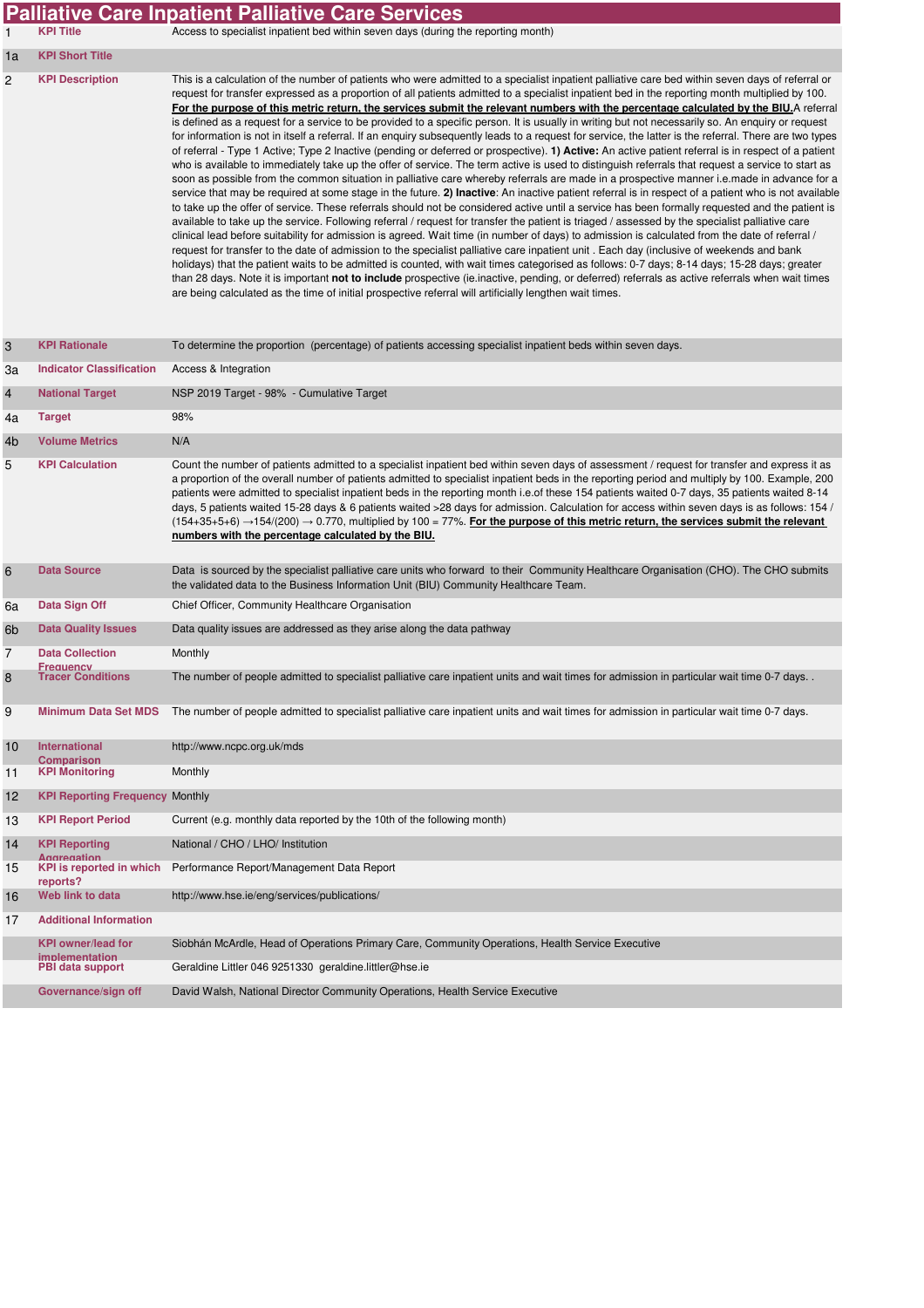|                |                                                | <b>Palliative Care Inpatient Palliative Care Services</b>                                                                                                                                                                                                                                                                                                                                                                                                                                                                                                                                                                                                                                                                                                                                                                                                                                                                                                                                                                                                                                                                                                                                                                                                                                                                                                                                                                                                                                                                                                                                                                                                                                                                                                                                                                                                                                                                         |
|----------------|------------------------------------------------|-----------------------------------------------------------------------------------------------------------------------------------------------------------------------------------------------------------------------------------------------------------------------------------------------------------------------------------------------------------------------------------------------------------------------------------------------------------------------------------------------------------------------------------------------------------------------------------------------------------------------------------------------------------------------------------------------------------------------------------------------------------------------------------------------------------------------------------------------------------------------------------------------------------------------------------------------------------------------------------------------------------------------------------------------------------------------------------------------------------------------------------------------------------------------------------------------------------------------------------------------------------------------------------------------------------------------------------------------------------------------------------------------------------------------------------------------------------------------------------------------------------------------------------------------------------------------------------------------------------------------------------------------------------------------------------------------------------------------------------------------------------------------------------------------------------------------------------------------------------------------------------------------------------------------------------|
|                | <b>KPI Title</b>                               | Percentage of patients triaged within one working day of referral (Inpatient Unit)                                                                                                                                                                                                                                                                                                                                                                                                                                                                                                                                                                                                                                                                                                                                                                                                                                                                                                                                                                                                                                                                                                                                                                                                                                                                                                                                                                                                                                                                                                                                                                                                                                                                                                                                                                                                                                                |
| 1a             | <b>KPI Short Title</b>                         |                                                                                                                                                                                                                                                                                                                                                                                                                                                                                                                                                                                                                                                                                                                                                                                                                                                                                                                                                                                                                                                                                                                                                                                                                                                                                                                                                                                                                                                                                                                                                                                                                                                                                                                                                                                                                                                                                                                                   |
| $\overline{c}$ | <b>KPI Description</b>                         | This is a calculation of the number of patients triaged within one working day of referral or request for transfer expressed as a proportion of<br>all patients referred / requesting transfer in the reporting month multiplied by 100. For the purpose of this metric return, the services<br>submit the relevant numbers with the percentage calculated by the BIU. A referral is defined as a request for a service to be provided to<br>a specific person. It is usually in writing but not necessarily so. An enquiry or request for information is not in itself a referral. If an enquiry<br>subsequently leads to a request for service, the latter is the referral. Triage is defined as the examination of the patient referral form, patient<br>notes, scans and reports to ascertain the appropriate timeframe for delivery of specialist palliative care inpatient services to a patient. All<br>patients are triaged. The triage categories are as follows:Category 1: This is an urgent referral where the patient is in severe physical,<br>psychosocial or spiritual distress and not responding to current management or standard protocols of care or rapidly deteriorating or<br>imminently dyingCategory 2: This is an early referral where the patient has poorly controlled symptoms or a prognosis of only short weeks or<br>acute psychosocial stressorsCategory 3: This is a routine referral where the patient's current symptoms and available supports or care are<br>such that the situation is reasonably stable. The patient triaged to Category 3 should be visited within 2 weeks from receipt of referral. Time<br>to triage is calculated by counting the number of days (working days i.e. Monday to Friday excluding week ends and bank holidays i.e. based<br>on 5/7 days of service provision) from receipt of referral, or request for patient transfer into service, to date of triage |
| 3              | <b>KPI Rationale</b>                           | To determine the proportion (percentage) of referred patients triaged within a specific and appropriate timeframe of one working day.                                                                                                                                                                                                                                                                                                                                                                                                                                                                                                                                                                                                                                                                                                                                                                                                                                                                                                                                                                                                                                                                                                                                                                                                                                                                                                                                                                                                                                                                                                                                                                                                                                                                                                                                                                                             |
| За             | <b>Indicator Classification</b>                | Quality & Safety                                                                                                                                                                                                                                                                                                                                                                                                                                                                                                                                                                                                                                                                                                                                                                                                                                                                                                                                                                                                                                                                                                                                                                                                                                                                                                                                                                                                                                                                                                                                                                                                                                                                                                                                                                                                                                                                                                                  |
| 4              | <b>National Target</b>                         | NSP 2019 - 90% - Cumulative Target                                                                                                                                                                                                                                                                                                                                                                                                                                                                                                                                                                                                                                                                                                                                                                                                                                                                                                                                                                                                                                                                                                                                                                                                                                                                                                                                                                                                                                                                                                                                                                                                                                                                                                                                                                                                                                                                                                |
| 4a             | <b>Target</b>                                  | 90%                                                                                                                                                                                                                                                                                                                                                                                                                                                                                                                                                                                                                                                                                                                                                                                                                                                                                                                                                                                                                                                                                                                                                                                                                                                                                                                                                                                                                                                                                                                                                                                                                                                                                                                                                                                                                                                                                                                               |
| 4 <sub>b</sub> | <b>Volume Metrics</b>                          | N/A                                                                                                                                                                                                                                                                                                                                                                                                                                                                                                                                                                                                                                                                                                                                                                                                                                                                                                                                                                                                                                                                                                                                                                                                                                                                                                                                                                                                                                                                                                                                                                                                                                                                                                                                                                                                                                                                                                                               |
| 5              | <b>KPI Calculation</b>                         | Count the number of patients triaged within one working day of referral or request for transfer and express it as a proportion of all patients<br>referred / requesting transfer in the reporting month and multiply by 100. Example: Total number of referrals received = 90, Total number of<br>these referrals triaged within 1 working day = 78 Calculation: $(78/90)$ x100 = 86.7% For the purpose of this metric return, the services<br>submit the relevant numbers with the percentage calculated by the BIU.                                                                                                                                                                                                                                                                                                                                                                                                                                                                                                                                                                                                                                                                                                                                                                                                                                                                                                                                                                                                                                                                                                                                                                                                                                                                                                                                                                                                             |
| 6              | <b>Data Source</b>                             | Data is sourced by the specialist palliative care units who forward to their Community Healthcare Organisation (CHO). The CHO submits<br>the validated data to the Business Information Unit (BIU) Community Healthcare Team.                                                                                                                                                                                                                                                                                                                                                                                                                                                                                                                                                                                                                                                                                                                                                                                                                                                                                                                                                                                                                                                                                                                                                                                                                                                                                                                                                                                                                                                                                                                                                                                                                                                                                                     |
| 6а             | Data Sign Off                                  | Chief Officer, Community Healthcare Organisation                                                                                                                                                                                                                                                                                                                                                                                                                                                                                                                                                                                                                                                                                                                                                                                                                                                                                                                                                                                                                                                                                                                                                                                                                                                                                                                                                                                                                                                                                                                                                                                                                                                                                                                                                                                                                                                                                  |
| 6b             | <b>Data Quality Issues</b>                     | Data quality issues are addressed as they arise along the data pathway.                                                                                                                                                                                                                                                                                                                                                                                                                                                                                                                                                                                                                                                                                                                                                                                                                                                                                                                                                                                                                                                                                                                                                                                                                                                                                                                                                                                                                                                                                                                                                                                                                                                                                                                                                                                                                                                           |
| 7              | <b>Data Collection</b>                         | Monthly                                                                                                                                                                                                                                                                                                                                                                                                                                                                                                                                                                                                                                                                                                                                                                                                                                                                                                                                                                                                                                                                                                                                                                                                                                                                                                                                                                                                                                                                                                                                                                                                                                                                                                                                                                                                                                                                                                                           |
| 8              | Frequency<br><b>Tracer Conditions</b>          | The number of people triaged within one working day of referral and the total number of people referred / requesting transfer in the reporting<br>month.                                                                                                                                                                                                                                                                                                                                                                                                                                                                                                                                                                                                                                                                                                                                                                                                                                                                                                                                                                                                                                                                                                                                                                                                                                                                                                                                                                                                                                                                                                                                                                                                                                                                                                                                                                          |
| 9              | <b>Minimum Data Set MDS</b>                    | The number of people triaged within one working day of referral and the total number of people referred / requesting transfer in the reporting<br>month.                                                                                                                                                                                                                                                                                                                                                                                                                                                                                                                                                                                                                                                                                                                                                                                                                                                                                                                                                                                                                                                                                                                                                                                                                                                                                                                                                                                                                                                                                                                                                                                                                                                                                                                                                                          |
| 10             | International<br>Comparison                    | http://www.ncpc.org.uk/mds-annual-questionnaires                                                                                                                                                                                                                                                                                                                                                                                                                                                                                                                                                                                                                                                                                                                                                                                                                                                                                                                                                                                                                                                                                                                                                                                                                                                                                                                                                                                                                                                                                                                                                                                                                                                                                                                                                                                                                                                                                  |
| 11             | <b>KPI Monitoring</b>                          | Monthly                                                                                                                                                                                                                                                                                                                                                                                                                                                                                                                                                                                                                                                                                                                                                                                                                                                                                                                                                                                                                                                                                                                                                                                                                                                                                                                                                                                                                                                                                                                                                                                                                                                                                                                                                                                                                                                                                                                           |
| 12             | <b>KPI Reporting Frequency Monthly</b>         |                                                                                                                                                                                                                                                                                                                                                                                                                                                                                                                                                                                                                                                                                                                                                                                                                                                                                                                                                                                                                                                                                                                                                                                                                                                                                                                                                                                                                                                                                                                                                                                                                                                                                                                                                                                                                                                                                                                                   |
| 13             | <b>KPI Report Period</b>                       | Current (eg. monthly data reported by the 10th of the following month)                                                                                                                                                                                                                                                                                                                                                                                                                                                                                                                                                                                                                                                                                                                                                                                                                                                                                                                                                                                                                                                                                                                                                                                                                                                                                                                                                                                                                                                                                                                                                                                                                                                                                                                                                                                                                                                            |
| 14             | <b>KPI Reporting</b>                           | National / CHO / LHO / Institution                                                                                                                                                                                                                                                                                                                                                                                                                                                                                                                                                                                                                                                                                                                                                                                                                                                                                                                                                                                                                                                                                                                                                                                                                                                                                                                                                                                                                                                                                                                                                                                                                                                                                                                                                                                                                                                                                                |
| 15             | Andreastion<br><b>KPI</b> is reported in which | Management Data Report                                                                                                                                                                                                                                                                                                                                                                                                                                                                                                                                                                                                                                                                                                                                                                                                                                                                                                                                                                                                                                                                                                                                                                                                                                                                                                                                                                                                                                                                                                                                                                                                                                                                                                                                                                                                                                                                                                            |
| 16             | renorts?<br>Web link to data                   | http://www.hse.ie/eng/services/publications/                                                                                                                                                                                                                                                                                                                                                                                                                                                                                                                                                                                                                                                                                                                                                                                                                                                                                                                                                                                                                                                                                                                                                                                                                                                                                                                                                                                                                                                                                                                                                                                                                                                                                                                                                                                                                                                                                      |
| 17             | <b>Additional Information</b>                  |                                                                                                                                                                                                                                                                                                                                                                                                                                                                                                                                                                                                                                                                                                                                                                                                                                                                                                                                                                                                                                                                                                                                                                                                                                                                                                                                                                                                                                                                                                                                                                                                                                                                                                                                                                                                                                                                                                                                   |
|                | <b>KPI owner/lead for</b>                      | Siobhán McArdle, Head of Operations Primary Care, Community Operations, Health Service Executive                                                                                                                                                                                                                                                                                                                                                                                                                                                                                                                                                                                                                                                                                                                                                                                                                                                                                                                                                                                                                                                                                                                                                                                                                                                                                                                                                                                                                                                                                                                                                                                                                                                                                                                                                                                                                                  |
|                | imnlementation<br>PBI data support             | Geraldine Littler, 046 9251330, Geraldine.littler@hse.ie                                                                                                                                                                                                                                                                                                                                                                                                                                                                                                                                                                                                                                                                                                                                                                                                                                                                                                                                                                                                                                                                                                                                                                                                                                                                                                                                                                                                                                                                                                                                                                                                                                                                                                                                                                                                                                                                          |
|                | Governance/sign off                            | David Walsh, National Director Community Operations, Health Service Executive                                                                                                                                                                                                                                                                                                                                                                                                                                                                                                                                                                                                                                                                                                                                                                                                                                                                                                                                                                                                                                                                                                                                                                                                                                                                                                                                                                                                                                                                                                                                                                                                                                                                                                                                                                                                                                                     |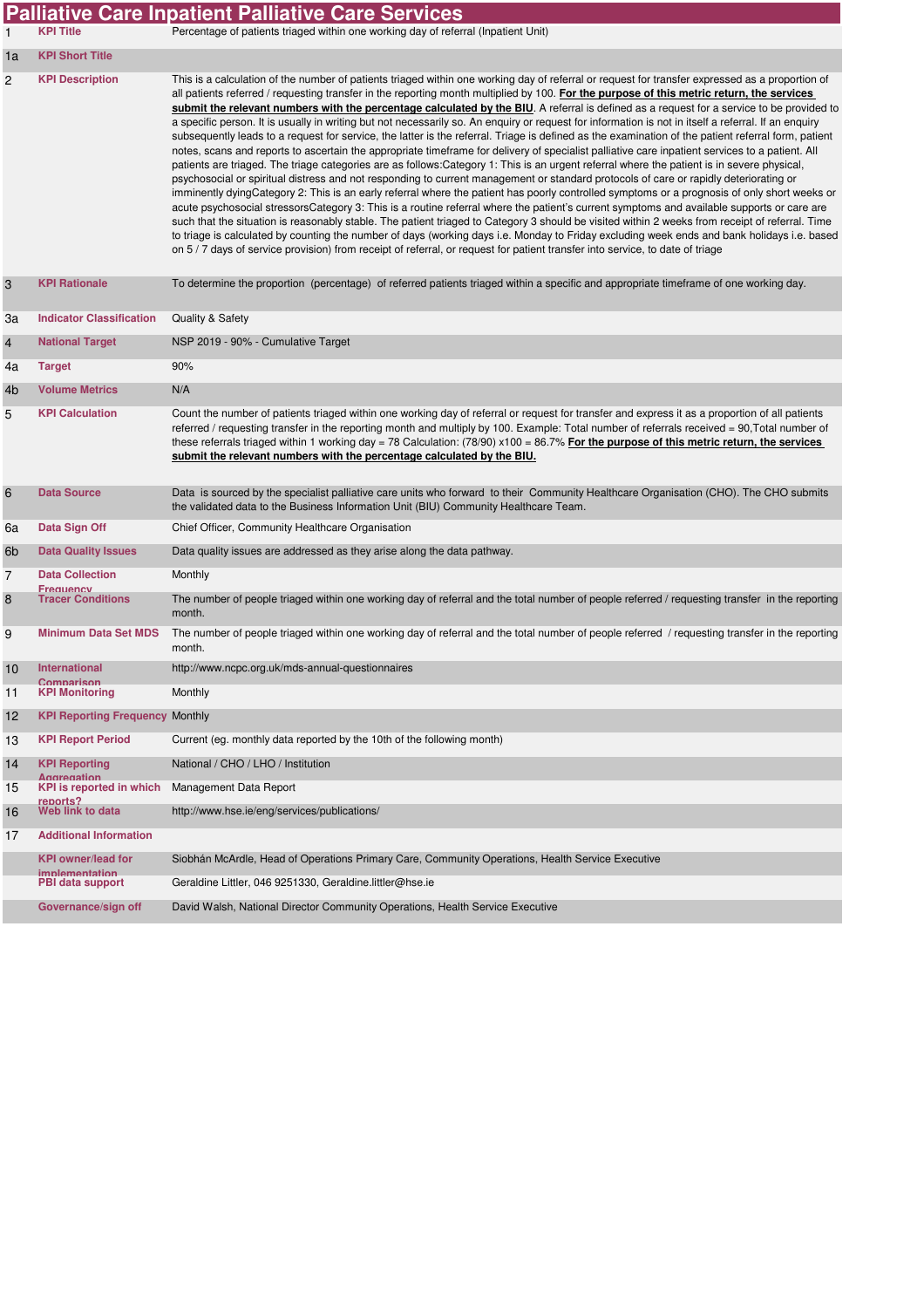|              |                                                | <b>Palliative Care Inpatient Palliative Care Services</b>                                                                                                                                                                                                                                                                                                                                                                                                                                                                                                                                                                                                                                                                                                                                                                                                                                                                                                                                                                                                                                                                                                                                                                                                                                                                                                                                                                                                                                                                                                                                                                                                                                                                                                                                                                                                                                                                                                                                                             |
|--------------|------------------------------------------------|-----------------------------------------------------------------------------------------------------------------------------------------------------------------------------------------------------------------------------------------------------------------------------------------------------------------------------------------------------------------------------------------------------------------------------------------------------------------------------------------------------------------------------------------------------------------------------------------------------------------------------------------------------------------------------------------------------------------------------------------------------------------------------------------------------------------------------------------------------------------------------------------------------------------------------------------------------------------------------------------------------------------------------------------------------------------------------------------------------------------------------------------------------------------------------------------------------------------------------------------------------------------------------------------------------------------------------------------------------------------------------------------------------------------------------------------------------------------------------------------------------------------------------------------------------------------------------------------------------------------------------------------------------------------------------------------------------------------------------------------------------------------------------------------------------------------------------------------------------------------------------------------------------------------------------------------------------------------------------------------------------------------------|
| $\mathbf{1}$ | <b>KPI Title</b>                               | Number accessing specialist inpatient bed within seven days (during the reporting month)                                                                                                                                                                                                                                                                                                                                                                                                                                                                                                                                                                                                                                                                                                                                                                                                                                                                                                                                                                                                                                                                                                                                                                                                                                                                                                                                                                                                                                                                                                                                                                                                                                                                                                                                                                                                                                                                                                                              |
| 1a           | <b>KPI Short Title</b>                         |                                                                                                                                                                                                                                                                                                                                                                                                                                                                                                                                                                                                                                                                                                                                                                                                                                                                                                                                                                                                                                                                                                                                                                                                                                                                                                                                                                                                                                                                                                                                                                                                                                                                                                                                                                                                                                                                                                                                                                                                                       |
| 2            | <b>KPI Description</b>                         | This is a count of the number of patients who were admitted to a specialist palliative care inpatient unit within seven days of referral or<br>request for transfer to the date of admission A referral is defined as a request for a service to be provided to a specific person. It is usually in<br>writing but not necessarily so. There are two types of referral: Type 1 Active; Type 2 Inactive (pending or deferred or prospective). 1) Active:<br>An active patient referral is in respect of a patient who is available to immediately take up the offer of service. The term active is used to<br>distinguish referrals that request a service to start as soon as possible from the common situation in palliative care whereby referrals are<br>made in a prospective manner i.e. made in advance for a service that may be required at some stage in the future. 2) Inactive: An inactive<br>patient referral is in respect of a patient who is not available to take up the offer of service straight away. This referral group should not be<br>considered to be active until a service has been formally requested and the patient is available to take up the service. Following referral /<br>request for transfer the patient is triaged / assessed by the specialist palliative care clinical lead before suitability for admission is agreed.<br>Wait time (in number of days) to admission is calculated from the date of referral / request for transfer to the date of admission to the<br>specialist palliative care inpatient unit. Each day (inclusive of weekends and bank holidays) that the patient waits to be admitted is counted,<br>with wait times categorised as follows: 0-7 days; 8-14 days; 15-28 days; greater than 28 days. Note it is important not to include prospective<br>(ie.inactive, pending, or deferred) referrals as active referrals when wait times are being calculated as the time of initial prospective referral<br>will artificially lengthen wait times. |
| 3            | <b>KPI Rationale</b>                           | To determine the number of patients accessing specialist inpatient beds within seven days of referral / request for transfer                                                                                                                                                                                                                                                                                                                                                                                                                                                                                                                                                                                                                                                                                                                                                                                                                                                                                                                                                                                                                                                                                                                                                                                                                                                                                                                                                                                                                                                                                                                                                                                                                                                                                                                                                                                                                                                                                          |
| За           | <b>Indicator Classification</b>                | Access and Integration                                                                                                                                                                                                                                                                                                                                                                                                                                                                                                                                                                                                                                                                                                                                                                                                                                                                                                                                                                                                                                                                                                                                                                                                                                                                                                                                                                                                                                                                                                                                                                                                                                                                                                                                                                                                                                                                                                                                                                                                |
| 4            | <b>National Target</b>                         | NSP 2019 - 3,809 - Cumulative Target                                                                                                                                                                                                                                                                                                                                                                                                                                                                                                                                                                                                                                                                                                                                                                                                                                                                                                                                                                                                                                                                                                                                                                                                                                                                                                                                                                                                                                                                                                                                                                                                                                                                                                                                                                                                                                                                                                                                                                                  |
| 4a           | <b>Target</b>                                  | CHO 1 - 263, CHO 2 - 352, CHO 3 - 619, CHO 4 - 973, CHO 5 - 68, CHO 6 -204, CHO 7 -712, CHO 8 - (no service), CHO 9 -618                                                                                                                                                                                                                                                                                                                                                                                                                                                                                                                                                                                                                                                                                                                                                                                                                                                                                                                                                                                                                                                                                                                                                                                                                                                                                                                                                                                                                                                                                                                                                                                                                                                                                                                                                                                                                                                                                              |
| 4b           | <b>Volume Metrics</b>                          | N/A                                                                                                                                                                                                                                                                                                                                                                                                                                                                                                                                                                                                                                                                                                                                                                                                                                                                                                                                                                                                                                                                                                                                                                                                                                                                                                                                                                                                                                                                                                                                                                                                                                                                                                                                                                                                                                                                                                                                                                                                                   |
| 5            | <b>KPI Calculation</b>                         | Count the total number of patients accessing specialist palliative care inpatient beds within seven days of referral / request for transfer.                                                                                                                                                                                                                                                                                                                                                                                                                                                                                                                                                                                                                                                                                                                                                                                                                                                                                                                                                                                                                                                                                                                                                                                                                                                                                                                                                                                                                                                                                                                                                                                                                                                                                                                                                                                                                                                                          |
| 6            | <b>Data Source</b>                             | Data is sourced by the specialist palliative care units who forward to their Community Healthcare Organisation (CHO). The CHO submits<br>the validated data to the Business Information Unit (BIU) Community Healthcare Team.                                                                                                                                                                                                                                                                                                                                                                                                                                                                                                                                                                                                                                                                                                                                                                                                                                                                                                                                                                                                                                                                                                                                                                                                                                                                                                                                                                                                                                                                                                                                                                                                                                                                                                                                                                                         |
| 6а           | Data Sign Off                                  | Chief Officer, Community Healthcare Organisation                                                                                                                                                                                                                                                                                                                                                                                                                                                                                                                                                                                                                                                                                                                                                                                                                                                                                                                                                                                                                                                                                                                                                                                                                                                                                                                                                                                                                                                                                                                                                                                                                                                                                                                                                                                                                                                                                                                                                                      |
| 6b           | <b>Data Quality Issues</b>                     | Data quality issues are addressed as they arise along the data pathway.                                                                                                                                                                                                                                                                                                                                                                                                                                                                                                                                                                                                                                                                                                                                                                                                                                                                                                                                                                                                                                                                                                                                                                                                                                                                                                                                                                                                                                                                                                                                                                                                                                                                                                                                                                                                                                                                                                                                               |
| 7            | <b>Data Collection</b><br><b>Frequency</b>     | Monthly                                                                                                                                                                                                                                                                                                                                                                                                                                                                                                                                                                                                                                                                                                                                                                                                                                                                                                                                                                                                                                                                                                                                                                                                                                                                                                                                                                                                                                                                                                                                                                                                                                                                                                                                                                                                                                                                                                                                                                                                               |
| 8            | <b>Tracer Conditions</b>                       | The number of people admitted to specialist palliative care inpatient units within seven days of referral / request for transfer.                                                                                                                                                                                                                                                                                                                                                                                                                                                                                                                                                                                                                                                                                                                                                                                                                                                                                                                                                                                                                                                                                                                                                                                                                                                                                                                                                                                                                                                                                                                                                                                                                                                                                                                                                                                                                                                                                     |
| 9            | <b>Minimum Data Set MDS</b>                    | The number of people admitted to specialist palliative care inpatient units within seven days of referral / request for transfer.                                                                                                                                                                                                                                                                                                                                                                                                                                                                                                                                                                                                                                                                                                                                                                                                                                                                                                                                                                                                                                                                                                                                                                                                                                                                                                                                                                                                                                                                                                                                                                                                                                                                                                                                                                                                                                                                                     |
| 10           | International<br>Comparison                    | http://www.ncpc.org.uk/mds                                                                                                                                                                                                                                                                                                                                                                                                                                                                                                                                                                                                                                                                                                                                                                                                                                                                                                                                                                                                                                                                                                                                                                                                                                                                                                                                                                                                                                                                                                                                                                                                                                                                                                                                                                                                                                                                                                                                                                                            |
| 11           | <b>KPI Monitoring</b>                          | Monthly                                                                                                                                                                                                                                                                                                                                                                                                                                                                                                                                                                                                                                                                                                                                                                                                                                                                                                                                                                                                                                                                                                                                                                                                                                                                                                                                                                                                                                                                                                                                                                                                                                                                                                                                                                                                                                                                                                                                                                                                               |
| 12           | <b>KPI Reporting Frequency Monthly</b>         |                                                                                                                                                                                                                                                                                                                                                                                                                                                                                                                                                                                                                                                                                                                                                                                                                                                                                                                                                                                                                                                                                                                                                                                                                                                                                                                                                                                                                                                                                                                                                                                                                                                                                                                                                                                                                                                                                                                                                                                                                       |
| 13           | <b>KPI Report Period</b>                       | Current (e.g. monthly data reported by the 10th of the following month)                                                                                                                                                                                                                                                                                                                                                                                                                                                                                                                                                                                                                                                                                                                                                                                                                                                                                                                                                                                                                                                                                                                                                                                                                                                                                                                                                                                                                                                                                                                                                                                                                                                                                                                                                                                                                                                                                                                                               |
| 14           | <b>KPI Reporting</b>                           | National / CHO / LHO / Institution                                                                                                                                                                                                                                                                                                                                                                                                                                                                                                                                                                                                                                                                                                                                                                                                                                                                                                                                                                                                                                                                                                                                                                                                                                                                                                                                                                                                                                                                                                                                                                                                                                                                                                                                                                                                                                                                                                                                                                                    |
| 15           | Annrenation<br><b>KPI</b> is reported in which | Management Data Report                                                                                                                                                                                                                                                                                                                                                                                                                                                                                                                                                                                                                                                                                                                                                                                                                                                                                                                                                                                                                                                                                                                                                                                                                                                                                                                                                                                                                                                                                                                                                                                                                                                                                                                                                                                                                                                                                                                                                                                                |
| 16           | renorts?<br>Web link to data                   | http://www.hse.ie/eng/services/publications/                                                                                                                                                                                                                                                                                                                                                                                                                                                                                                                                                                                                                                                                                                                                                                                                                                                                                                                                                                                                                                                                                                                                                                                                                                                                                                                                                                                                                                                                                                                                                                                                                                                                                                                                                                                                                                                                                                                                                                          |
| 17           | <b>Additional Information</b>                  |                                                                                                                                                                                                                                                                                                                                                                                                                                                                                                                                                                                                                                                                                                                                                                                                                                                                                                                                                                                                                                                                                                                                                                                                                                                                                                                                                                                                                                                                                                                                                                                                                                                                                                                                                                                                                                                                                                                                                                                                                       |
|              | <b>KPI owner/lead for</b>                      | Siobhán McArdle, Head of Operations Primary Care, Community Operations, Health Service Executive                                                                                                                                                                                                                                                                                                                                                                                                                                                                                                                                                                                                                                                                                                                                                                                                                                                                                                                                                                                                                                                                                                                                                                                                                                                                                                                                                                                                                                                                                                                                                                                                                                                                                                                                                                                                                                                                                                                      |
|              | imnlementation<br><b>PBI data support</b>      | Geraldine Littler, 046 9251330, Geraldine.littler@hse.ie                                                                                                                                                                                                                                                                                                                                                                                                                                                                                                                                                                                                                                                                                                                                                                                                                                                                                                                                                                                                                                                                                                                                                                                                                                                                                                                                                                                                                                                                                                                                                                                                                                                                                                                                                                                                                                                                                                                                                              |
|              | Governance/sign off                            | David Walsh, National Director Community Operations, Health Service Executive                                                                                                                                                                                                                                                                                                                                                                                                                                                                                                                                                                                                                                                                                                                                                                                                                                                                                                                                                                                                                                                                                                                                                                                                                                                                                                                                                                                                                                                                                                                                                                                                                                                                                                                                                                                                                                                                                                                                         |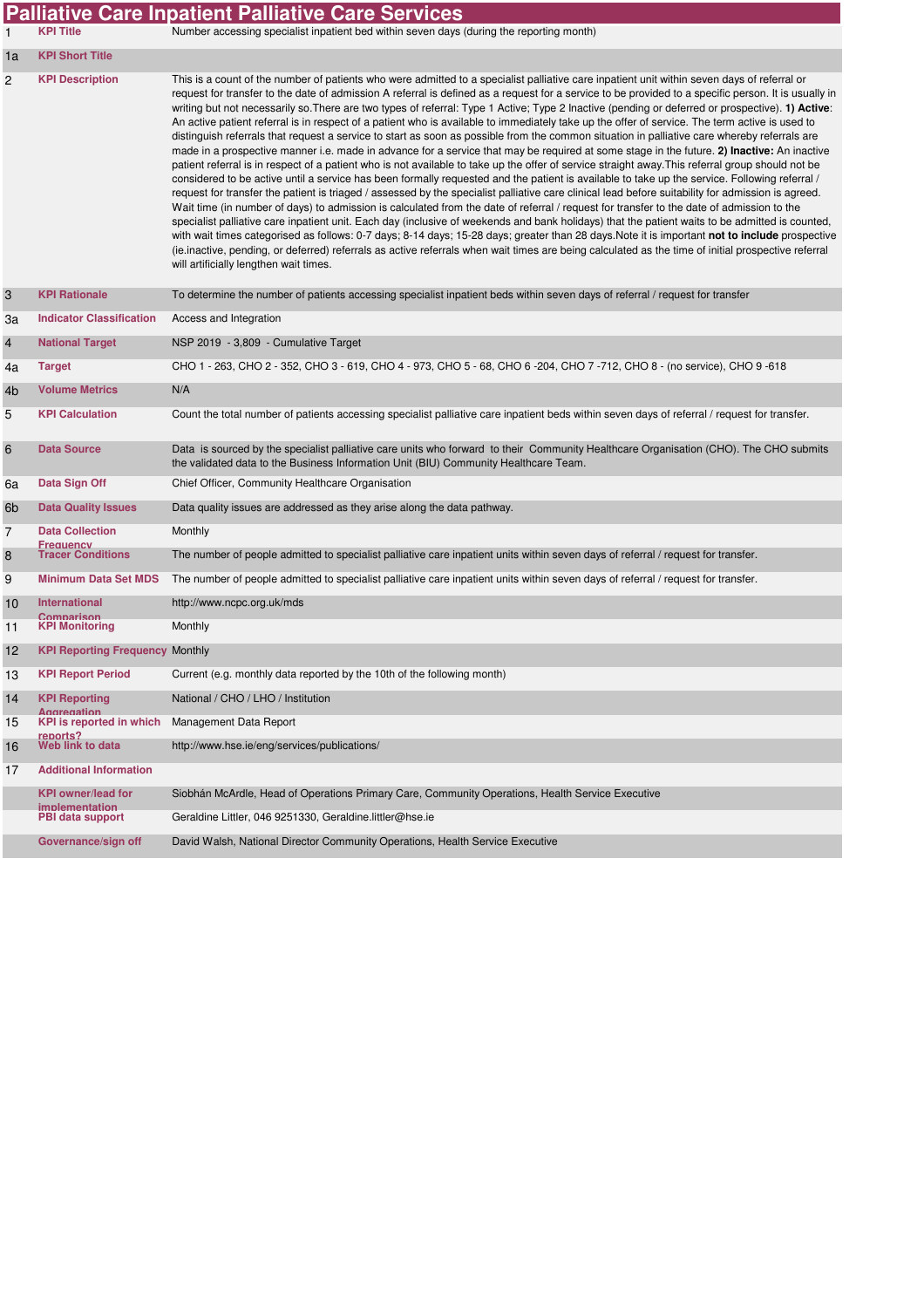|    | <b>Palliative Care Community Palliative Care Services</b> |                                                                                                                                                                                                                                                                                                                                                                                                                                                                                                                                                                                                                                                                                                                                                                                                                                                                                                                                                                                                                                                                                                                                                                                                                                                                                                                                                                                                                                                                                                                                                                                                                                                                                                                                                                                                                                                                                                                                                                                                                                                                                                                                                                                                                                                                                                                                                                                                                                                                                                                                                                                          |  |  |
|----|-----------------------------------------------------------|------------------------------------------------------------------------------------------------------------------------------------------------------------------------------------------------------------------------------------------------------------------------------------------------------------------------------------------------------------------------------------------------------------------------------------------------------------------------------------------------------------------------------------------------------------------------------------------------------------------------------------------------------------------------------------------------------------------------------------------------------------------------------------------------------------------------------------------------------------------------------------------------------------------------------------------------------------------------------------------------------------------------------------------------------------------------------------------------------------------------------------------------------------------------------------------------------------------------------------------------------------------------------------------------------------------------------------------------------------------------------------------------------------------------------------------------------------------------------------------------------------------------------------------------------------------------------------------------------------------------------------------------------------------------------------------------------------------------------------------------------------------------------------------------------------------------------------------------------------------------------------------------------------------------------------------------------------------------------------------------------------------------------------------------------------------------------------------------------------------------------------------------------------------------------------------------------------------------------------------------------------------------------------------------------------------------------------------------------------------------------------------------------------------------------------------------------------------------------------------------------------------------------------------------------------------------------------------|--|--|
|    | <b>KPI Title</b>                                          | Access to specialist palliative care services in the community provided within seven days (normal place of residence) (during the reporting<br>month)                                                                                                                                                                                                                                                                                                                                                                                                                                                                                                                                                                                                                                                                                                                                                                                                                                                                                                                                                                                                                                                                                                                                                                                                                                                                                                                                                                                                                                                                                                                                                                                                                                                                                                                                                                                                                                                                                                                                                                                                                                                                                                                                                                                                                                                                                                                                                                                                                                    |  |  |
| 1a | <b>KPI Short Title</b>                                    |                                                                                                                                                                                                                                                                                                                                                                                                                                                                                                                                                                                                                                                                                                                                                                                                                                                                                                                                                                                                                                                                                                                                                                                                                                                                                                                                                                                                                                                                                                                                                                                                                                                                                                                                                                                                                                                                                                                                                                                                                                                                                                                                                                                                                                                                                                                                                                                                                                                                                                                                                                                          |  |  |
| 2  | <b>KPI Description</b>                                    | This is a calculation of the number of patients accessing specialist palliative care services in their normal place of residence, in the<br>community, within seven days of referral or request for transfer expressed as a proportion of the overall number of patients accessing these<br>services within the reporting month multiplied by 100. For the purpose of this metric return, the services submit the relevant numbers<br>with the percentage calculated by the BIU. Home is defined as the patient's normal place of residence i.e. where he / she lives, and may<br>include his / her home, carers home, nursing home, community nursing unit, community hospital, district hospital etc. A referral is defined<br>as a request for a service to be provided to a specific person. It is usually in writing but not necessarily so. An enquiry or request for<br>information is not in itself a referral. If an enguiry subsequently leads to a request for service, the latter is the referral. There are two types of<br>referral - Type 1 Active; Type 2 Inactive (pending or deferred or prospective). 1) Active: An active patient referral is in respect of a patient<br>who is available to immediately take up the offer of service. The term active is used to distinguish referrals that request a service to start as<br>soon as possible from the common situation in palliative care whereby referrals are made in a prospective manner i.e. made in advance for<br>a service that may be required at some stage in the future. 2) Inactive: An inactive patient referral is in respect of a patient who is not<br>available to take up the offer of service straight away. This referral group should not be considered to be active until a service has been<br>formally requested and the patient is available to take up the service. Following referral / request for transfer the patient is triaged / assessed<br>by the specialist palliative care clinical lead before suitability for services in the community is agreed. Time to access services is counted as<br>the number of days (all days) from referral, or request for transfer, to the date of the first face to face home care visit. There are four wait<br>time categories i.e. 0-7 days; 8-14 days; 15-28 days; greater than 28 days. Note it is important not to include prospective (ie inactive,<br>pending, or deferred) referrals as active referrals when wait times are being calculated as the time of initial prospective referral will artificially<br>lengthen wait times. |  |  |
| 3  | <b>KPI Rationale</b>                                      | To determine the proportion (percentage) of patients accessing specialist palliative care services in the community within seven days of<br>referral / request for transfer.                                                                                                                                                                                                                                                                                                                                                                                                                                                                                                                                                                                                                                                                                                                                                                                                                                                                                                                                                                                                                                                                                                                                                                                                                                                                                                                                                                                                                                                                                                                                                                                                                                                                                                                                                                                                                                                                                                                                                                                                                                                                                                                                                                                                                                                                                                                                                                                                             |  |  |
| За | <b>Indicator Classification</b>                           | Access and Integration                                                                                                                                                                                                                                                                                                                                                                                                                                                                                                                                                                                                                                                                                                                                                                                                                                                                                                                                                                                                                                                                                                                                                                                                                                                                                                                                                                                                                                                                                                                                                                                                                                                                                                                                                                                                                                                                                                                                                                                                                                                                                                                                                                                                                                                                                                                                                                                                                                                                                                                                                                   |  |  |
| 4  | <b>National Target</b>                                    | NSP 2019 - 90% - Cumulative Target                                                                                                                                                                                                                                                                                                                                                                                                                                                                                                                                                                                                                                                                                                                                                                                                                                                                                                                                                                                                                                                                                                                                                                                                                                                                                                                                                                                                                                                                                                                                                                                                                                                                                                                                                                                                                                                                                                                                                                                                                                                                                                                                                                                                                                                                                                                                                                                                                                                                                                                                                       |  |  |
| 4a | <b>Target</b>                                             | 90%                                                                                                                                                                                                                                                                                                                                                                                                                                                                                                                                                                                                                                                                                                                                                                                                                                                                                                                                                                                                                                                                                                                                                                                                                                                                                                                                                                                                                                                                                                                                                                                                                                                                                                                                                                                                                                                                                                                                                                                                                                                                                                                                                                                                                                                                                                                                                                                                                                                                                                                                                                                      |  |  |
| 4b | <b>Volume Metrics</b>                                     | N/A                                                                                                                                                                                                                                                                                                                                                                                                                                                                                                                                                                                                                                                                                                                                                                                                                                                                                                                                                                                                                                                                                                                                                                                                                                                                                                                                                                                                                                                                                                                                                                                                                                                                                                                                                                                                                                                                                                                                                                                                                                                                                                                                                                                                                                                                                                                                                                                                                                                                                                                                                                                      |  |  |
| 5  | <b>KPI Calculation</b>                                    | Count the number of patients who accessed specialist palliative care services in their normal place of residence, in the community, within<br>seven days of referral and express it as a proportion of the overall number of patients accessing these services within the reporting period<br>and multiply by 100. Example 200 patients accessed specialist palliative care services in the community in the reporting month, of these 154<br>patients waited 0-7 days, 35 patients waited 8-14 days, 5 patients waited 15-28 days & 6 patients waited >28 days for first face to face visit.<br>Calculation for access within seven days is as follows: $154 / (154+35+5+6) \rightarrow 154 / (200) \rightarrow 0.770$ , multiplied by 100 = 77%. For the<br>purpose of this metric return, the services submit the relevant numbers with the percentage calculated by the BIU.                                                                                                                                                                                                                                                                                                                                                                                                                                                                                                                                                                                                                                                                                                                                                                                                                                                                                                                                                                                                                                                                                                                                                                                                                                                                                                                                                                                                                                                                                                                                                                                                                                                                                                         |  |  |
| 6  | <b>Data Source</b>                                        | Data is sourced by the specialist palliative care units who forward to their Community Healthcare Organisation (CHO). The CHO submits<br>the validated data to the Business Information Unit (BIU) Community Healthcare Team.                                                                                                                                                                                                                                                                                                                                                                                                                                                                                                                                                                                                                                                                                                                                                                                                                                                                                                                                                                                                                                                                                                                                                                                                                                                                                                                                                                                                                                                                                                                                                                                                                                                                                                                                                                                                                                                                                                                                                                                                                                                                                                                                                                                                                                                                                                                                                            |  |  |
| 6a | Data Sign Off                                             | Chief Officer, Community Healthcare Organisation                                                                                                                                                                                                                                                                                                                                                                                                                                                                                                                                                                                                                                                                                                                                                                                                                                                                                                                                                                                                                                                                                                                                                                                                                                                                                                                                                                                                                                                                                                                                                                                                                                                                                                                                                                                                                                                                                                                                                                                                                                                                                                                                                                                                                                                                                                                                                                                                                                                                                                                                         |  |  |
| 6b | <b>Data Quality Issues</b>                                | Data quality issues are addressed as they arise along the data pathway.                                                                                                                                                                                                                                                                                                                                                                                                                                                                                                                                                                                                                                                                                                                                                                                                                                                                                                                                                                                                                                                                                                                                                                                                                                                                                                                                                                                                                                                                                                                                                                                                                                                                                                                                                                                                                                                                                                                                                                                                                                                                                                                                                                                                                                                                                                                                                                                                                                                                                                                  |  |  |
| 7  | <b>Data Collection</b><br><b>Frequency</b>                | Monthly                                                                                                                                                                                                                                                                                                                                                                                                                                                                                                                                                                                                                                                                                                                                                                                                                                                                                                                                                                                                                                                                                                                                                                                                                                                                                                                                                                                                                                                                                                                                                                                                                                                                                                                                                                                                                                                                                                                                                                                                                                                                                                                                                                                                                                                                                                                                                                                                                                                                                                                                                                                  |  |  |
| 8  | <b>Tracer Conditions</b>                                  | The overall number of people accessing specialist palliative care services in the community and wait times to access these services in<br>particular wait time 0 - 7 days.                                                                                                                                                                                                                                                                                                                                                                                                                                                                                                                                                                                                                                                                                                                                                                                                                                                                                                                                                                                                                                                                                                                                                                                                                                                                                                                                                                                                                                                                                                                                                                                                                                                                                                                                                                                                                                                                                                                                                                                                                                                                                                                                                                                                                                                                                                                                                                                                               |  |  |
| 9  | <b>Minimum Data Set MDS</b>                               | The overall number of people accessing specialist palliative care services in the community and wait times to access these services in<br>particular wait C27time 0 - 7 days.                                                                                                                                                                                                                                                                                                                                                                                                                                                                                                                                                                                                                                                                                                                                                                                                                                                                                                                                                                                                                                                                                                                                                                                                                                                                                                                                                                                                                                                                                                                                                                                                                                                                                                                                                                                                                                                                                                                                                                                                                                                                                                                                                                                                                                                                                                                                                                                                            |  |  |
| 10 | International<br>Comparison                               | http://www.ncpc.org.uk/mds                                                                                                                                                                                                                                                                                                                                                                                                                                                                                                                                                                                                                                                                                                                                                                                                                                                                                                                                                                                                                                                                                                                                                                                                                                                                                                                                                                                                                                                                                                                                                                                                                                                                                                                                                                                                                                                                                                                                                                                                                                                                                                                                                                                                                                                                                                                                                                                                                                                                                                                                                               |  |  |
| 11 | <b>KPI Monitoring</b>                                     | Monthly                                                                                                                                                                                                                                                                                                                                                                                                                                                                                                                                                                                                                                                                                                                                                                                                                                                                                                                                                                                                                                                                                                                                                                                                                                                                                                                                                                                                                                                                                                                                                                                                                                                                                                                                                                                                                                                                                                                                                                                                                                                                                                                                                                                                                                                                                                                                                                                                                                                                                                                                                                                  |  |  |
| 12 | <b>KPI Reporting Frequency Monthly</b>                    |                                                                                                                                                                                                                                                                                                                                                                                                                                                                                                                                                                                                                                                                                                                                                                                                                                                                                                                                                                                                                                                                                                                                                                                                                                                                                                                                                                                                                                                                                                                                                                                                                                                                                                                                                                                                                                                                                                                                                                                                                                                                                                                                                                                                                                                                                                                                                                                                                                                                                                                                                                                          |  |  |
| 13 | <b>KPI Report Period</b>                                  | Current (e.g. monthly data reported by the 10th of the following month)                                                                                                                                                                                                                                                                                                                                                                                                                                                                                                                                                                                                                                                                                                                                                                                                                                                                                                                                                                                                                                                                                                                                                                                                                                                                                                                                                                                                                                                                                                                                                                                                                                                                                                                                                                                                                                                                                                                                                                                                                                                                                                                                                                                                                                                                                                                                                                                                                                                                                                                  |  |  |
| 14 | <b>KPI Reporting</b><br>Annenation                        | National / CHO / LHO                                                                                                                                                                                                                                                                                                                                                                                                                                                                                                                                                                                                                                                                                                                                                                                                                                                                                                                                                                                                                                                                                                                                                                                                                                                                                                                                                                                                                                                                                                                                                                                                                                                                                                                                                                                                                                                                                                                                                                                                                                                                                                                                                                                                                                                                                                                                                                                                                                                                                                                                                                     |  |  |
| 15 | KPI is reported in which<br>renorts?                      | Performance Report/Management Data Report                                                                                                                                                                                                                                                                                                                                                                                                                                                                                                                                                                                                                                                                                                                                                                                                                                                                                                                                                                                                                                                                                                                                                                                                                                                                                                                                                                                                                                                                                                                                                                                                                                                                                                                                                                                                                                                                                                                                                                                                                                                                                                                                                                                                                                                                                                                                                                                                                                                                                                                                                |  |  |
| 16 | Web link to data                                          | http://www.hse.ie/eng/services/publications/                                                                                                                                                                                                                                                                                                                                                                                                                                                                                                                                                                                                                                                                                                                                                                                                                                                                                                                                                                                                                                                                                                                                                                                                                                                                                                                                                                                                                                                                                                                                                                                                                                                                                                                                                                                                                                                                                                                                                                                                                                                                                                                                                                                                                                                                                                                                                                                                                                                                                                                                             |  |  |
| 17 | <b>Additional Information</b>                             |                                                                                                                                                                                                                                                                                                                                                                                                                                                                                                                                                                                                                                                                                                                                                                                                                                                                                                                                                                                                                                                                                                                                                                                                                                                                                                                                                                                                                                                                                                                                                                                                                                                                                                                                                                                                                                                                                                                                                                                                                                                                                                                                                                                                                                                                                                                                                                                                                                                                                                                                                                                          |  |  |
|    | <b>KPI owner/lead for</b><br>imnlementation               | Siobhán McArdle, Head of Operations Primary Care, Community Operations, Health Service Executive                                                                                                                                                                                                                                                                                                                                                                                                                                                                                                                                                                                                                                                                                                                                                                                                                                                                                                                                                                                                                                                                                                                                                                                                                                                                                                                                                                                                                                                                                                                                                                                                                                                                                                                                                                                                                                                                                                                                                                                                                                                                                                                                                                                                                                                                                                                                                                                                                                                                                         |  |  |
|    | PBI data support                                          | Geraldine Littler, 046 9251330, Geraldine.littler@hse.ie                                                                                                                                                                                                                                                                                                                                                                                                                                                                                                                                                                                                                                                                                                                                                                                                                                                                                                                                                                                                                                                                                                                                                                                                                                                                                                                                                                                                                                                                                                                                                                                                                                                                                                                                                                                                                                                                                                                                                                                                                                                                                                                                                                                                                                                                                                                                                                                                                                                                                                                                 |  |  |
|    | Governance/sign off                                       | David Walsh, National Director Community Operations, Health Service Executive                                                                                                                                                                                                                                                                                                                                                                                                                                                                                                                                                                                                                                                                                                                                                                                                                                                                                                                                                                                                                                                                                                                                                                                                                                                                                                                                                                                                                                                                                                                                                                                                                                                                                                                                                                                                                                                                                                                                                                                                                                                                                                                                                                                                                                                                                                                                                                                                                                                                                                            |  |  |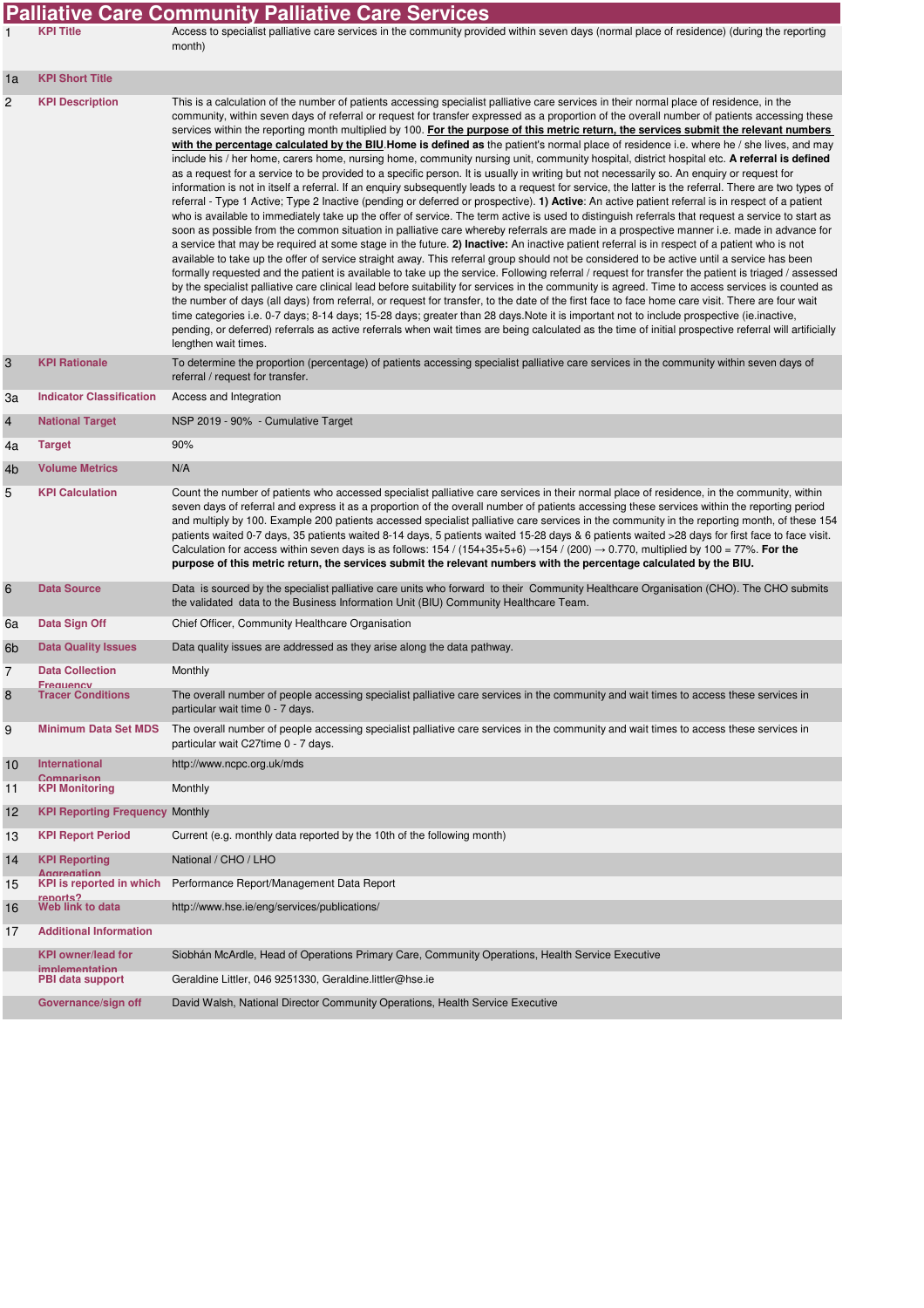|                |                                                | <b>Palliative Care Community Palliative Care Services</b>                                                                                                                                                                                                                                                                                                                                                                                                                                                                                                                                                                                                                                                                                                                                                                                                                                                                                                                                                                                                                                                                                                                                                                                                                                                                                                                                                                                                                                                                                                                                                                                                                                                                                                                                                   |
|----------------|------------------------------------------------|-------------------------------------------------------------------------------------------------------------------------------------------------------------------------------------------------------------------------------------------------------------------------------------------------------------------------------------------------------------------------------------------------------------------------------------------------------------------------------------------------------------------------------------------------------------------------------------------------------------------------------------------------------------------------------------------------------------------------------------------------------------------------------------------------------------------------------------------------------------------------------------------------------------------------------------------------------------------------------------------------------------------------------------------------------------------------------------------------------------------------------------------------------------------------------------------------------------------------------------------------------------------------------------------------------------------------------------------------------------------------------------------------------------------------------------------------------------------------------------------------------------------------------------------------------------------------------------------------------------------------------------------------------------------------------------------------------------------------------------------------------------------------------------------------------------|
| 1              | <b>KPI Title</b>                               | Percentage of patients triaged within one working day of referral (Community)                                                                                                                                                                                                                                                                                                                                                                                                                                                                                                                                                                                                                                                                                                                                                                                                                                                                                                                                                                                                                                                                                                                                                                                                                                                                                                                                                                                                                                                                                                                                                                                                                                                                                                                               |
| 1a             | <b>KPI Short Title</b>                         |                                                                                                                                                                                                                                                                                                                                                                                                                                                                                                                                                                                                                                                                                                                                                                                                                                                                                                                                                                                                                                                                                                                                                                                                                                                                                                                                                                                                                                                                                                                                                                                                                                                                                                                                                                                                             |
| $\overline{c}$ | <b>KPI Description</b>                         | This is a calculation of the number of patients triaged within one working day of referral or request for patient transfer to service expressed<br>as a proportion of all patients referred / requesting transfer in the reporting month multiplied by 100. A referral is defined as a request for a<br>service to be provided to a specific person. It is usually in writing but not necessarily so. An enquiry or request for information is not in itself a<br>referral. If an enquiry subsequently leads to a request for service, the latter is the referral. Triage is defined as the examination of the patient<br>referral form, patient notes, scans and reports to ascertain the appropriate timeframe for delivery of specialist palliative care in the<br>community. All patients are triaged. The triage categories are as follows: Category 1: This is an urgent referral where the patient is in severe<br>physical, psychosocial or spiritual distress and not responding to current management or standard protocols of care or rapidly deteriorating<br>or imminently dying Category 2: This is an early referral where the patient has poorly controlled symptoms or a prognosis of only short<br>weeks or acute psychosocial stressors Category 3: This is a routine referral where the patient's current symptoms and available supports or<br>care are such that the situation is reasonably stable. The patient triaged to Category 3 should be visited within 2 weeks from receipt of<br>referral. Time to triage is calculated by counting the number of days (working days i.e. Monday to Friday excluding week ends and bank<br>holidays i.e. based on 5/7 days of service provision) from receipt of referral, or request for patient transfer into service, to date of triage. |
| 3              | <b>KPI Rationale</b>                           | To determine the proportion (percentage) of referred patients triaged within the specific and appropriate timeframe of one working day.                                                                                                                                                                                                                                                                                                                                                                                                                                                                                                                                                                                                                                                                                                                                                                                                                                                                                                                                                                                                                                                                                                                                                                                                                                                                                                                                                                                                                                                                                                                                                                                                                                                                     |
| За             | <b>Indicator Classification</b>                | Quality & Safety                                                                                                                                                                                                                                                                                                                                                                                                                                                                                                                                                                                                                                                                                                                                                                                                                                                                                                                                                                                                                                                                                                                                                                                                                                                                                                                                                                                                                                                                                                                                                                                                                                                                                                                                                                                            |
| $\overline{4}$ | <b>National Target</b>                         | NSP 2019 - 95% - Cumulative Target                                                                                                                                                                                                                                                                                                                                                                                                                                                                                                                                                                                                                                                                                                                                                                                                                                                                                                                                                                                                                                                                                                                                                                                                                                                                                                                                                                                                                                                                                                                                                                                                                                                                                                                                                                          |
| 4a             | <b>Target</b>                                  | 95%                                                                                                                                                                                                                                                                                                                                                                                                                                                                                                                                                                                                                                                                                                                                                                                                                                                                                                                                                                                                                                                                                                                                                                                                                                                                                                                                                                                                                                                                                                                                                                                                                                                                                                                                                                                                         |
| 4b             | <b>Volume Metrics</b>                          | N/A                                                                                                                                                                                                                                                                                                                                                                                                                                                                                                                                                                                                                                                                                                                                                                                                                                                                                                                                                                                                                                                                                                                                                                                                                                                                                                                                                                                                                                                                                                                                                                                                                                                                                                                                                                                                         |
| 5              | <b>KPI Calculation</b>                         | Count the number of patients triaged within one working day of referral / request for transfer, and express it as a proportion of all patients<br>referred / requesting transfer in the reporting month. Example: Total number of referrals / requests for transfer received = 90, Total number of<br>these referrals triaged within 1 working day= 78Calculation: (78 / 90) x 100 = 86.7% For the purpose of this metric return, the services<br>submit the relevant numbers with the percentage calculated by the BIU.                                                                                                                                                                                                                                                                                                                                                                                                                                                                                                                                                                                                                                                                                                                                                                                                                                                                                                                                                                                                                                                                                                                                                                                                                                                                                    |
| 6              | <b>Data Source</b>                             | Data is sourced by the specialist palliative care units who forward to their Community Healthcare Organisation (CHO). The CHO submits<br>the validated data to the Business Information Unit (BIU) Community Healthcare Team.                                                                                                                                                                                                                                                                                                                                                                                                                                                                                                                                                                                                                                                                                                                                                                                                                                                                                                                                                                                                                                                                                                                                                                                                                                                                                                                                                                                                                                                                                                                                                                               |
| 6а             | Data Sign Off                                  | Chief Officer, Community Healthcare Organisation                                                                                                                                                                                                                                                                                                                                                                                                                                                                                                                                                                                                                                                                                                                                                                                                                                                                                                                                                                                                                                                                                                                                                                                                                                                                                                                                                                                                                                                                                                                                                                                                                                                                                                                                                            |
| 6 <sub>b</sub> | <b>Data Quality Issues</b>                     | Data quality issues are addressed as they arise along the data pathway.                                                                                                                                                                                                                                                                                                                                                                                                                                                                                                                                                                                                                                                                                                                                                                                                                                                                                                                                                                                                                                                                                                                                                                                                                                                                                                                                                                                                                                                                                                                                                                                                                                                                                                                                     |
| 7              | <b>Data Collection</b><br><b>Frequency</b>     | Monthly                                                                                                                                                                                                                                                                                                                                                                                                                                                                                                                                                                                                                                                                                                                                                                                                                                                                                                                                                                                                                                                                                                                                                                                                                                                                                                                                                                                                                                                                                                                                                                                                                                                                                                                                                                                                     |
| 8              | <b>Tracer Conditions</b>                       | The number of people triaged within one working day of referral / request for transfer and the total number of partients referred / requesting<br>transfer in the reporting month.                                                                                                                                                                                                                                                                                                                                                                                                                                                                                                                                                                                                                                                                                                                                                                                                                                                                                                                                                                                                                                                                                                                                                                                                                                                                                                                                                                                                                                                                                                                                                                                                                          |
| 9              | <b>Minimum Data Set MDS</b>                    | The number of people triaged within one working day of referral / request for transfer and the total number of partients referred / requesting<br>transfer in the reporting month.                                                                                                                                                                                                                                                                                                                                                                                                                                                                                                                                                                                                                                                                                                                                                                                                                                                                                                                                                                                                                                                                                                                                                                                                                                                                                                                                                                                                                                                                                                                                                                                                                          |
| 10             | <b>International</b><br>Comparison             | http://www.ncpc.org.uk/mds-annual-questionnaires                                                                                                                                                                                                                                                                                                                                                                                                                                                                                                                                                                                                                                                                                                                                                                                                                                                                                                                                                                                                                                                                                                                                                                                                                                                                                                                                                                                                                                                                                                                                                                                                                                                                                                                                                            |
| 11             | <b>KPI Monitoring</b>                          | Monthly                                                                                                                                                                                                                                                                                                                                                                                                                                                                                                                                                                                                                                                                                                                                                                                                                                                                                                                                                                                                                                                                                                                                                                                                                                                                                                                                                                                                                                                                                                                                                                                                                                                                                                                                                                                                     |
| 12             | <b>KPI Reporting Frequency Monthly</b>         |                                                                                                                                                                                                                                                                                                                                                                                                                                                                                                                                                                                                                                                                                                                                                                                                                                                                                                                                                                                                                                                                                                                                                                                                                                                                                                                                                                                                                                                                                                                                                                                                                                                                                                                                                                                                             |
| 13             | <b>KPI Report Period</b>                       | Current (e.g. monthly data reported by the 10th of the following month)                                                                                                                                                                                                                                                                                                                                                                                                                                                                                                                                                                                                                                                                                                                                                                                                                                                                                                                                                                                                                                                                                                                                                                                                                                                                                                                                                                                                                                                                                                                                                                                                                                                                                                                                     |
| 14             | <b>KPI Reporting</b>                           | National / CHO / LHO                                                                                                                                                                                                                                                                                                                                                                                                                                                                                                                                                                                                                                                                                                                                                                                                                                                                                                                                                                                                                                                                                                                                                                                                                                                                                                                                                                                                                                                                                                                                                                                                                                                                                                                                                                                        |
| 15             | Aggregation<br><b>KPI</b> is reported in which | Management Data Report                                                                                                                                                                                                                                                                                                                                                                                                                                                                                                                                                                                                                                                                                                                                                                                                                                                                                                                                                                                                                                                                                                                                                                                                                                                                                                                                                                                                                                                                                                                                                                                                                                                                                                                                                                                      |
| 16             | renorts?<br>Web link to data                   | http://www.hse.ie/eng/services/publications/                                                                                                                                                                                                                                                                                                                                                                                                                                                                                                                                                                                                                                                                                                                                                                                                                                                                                                                                                                                                                                                                                                                                                                                                                                                                                                                                                                                                                                                                                                                                                                                                                                                                                                                                                                |
| 17             | <b>Additional Information</b>                  |                                                                                                                                                                                                                                                                                                                                                                                                                                                                                                                                                                                                                                                                                                                                                                                                                                                                                                                                                                                                                                                                                                                                                                                                                                                                                                                                                                                                                                                                                                                                                                                                                                                                                                                                                                                                             |
|                | <b>KPI</b> owner/lead for                      | Siobhán McArdle, Head of Operations Primary Care, Community Operations, Health Service Executive                                                                                                                                                                                                                                                                                                                                                                                                                                                                                                                                                                                                                                                                                                                                                                                                                                                                                                                                                                                                                                                                                                                                                                                                                                                                                                                                                                                                                                                                                                                                                                                                                                                                                                            |
|                | imnlementation<br><b>PBI data support</b>      | Geraldine Littler, 046 9251330, Geraldine.littler@hse.ie                                                                                                                                                                                                                                                                                                                                                                                                                                                                                                                                                                                                                                                                                                                                                                                                                                                                                                                                                                                                                                                                                                                                                                                                                                                                                                                                                                                                                                                                                                                                                                                                                                                                                                                                                    |
|                | Governance/sign off                            | David Walsh, National Director Community Operations, Health Service Executive                                                                                                                                                                                                                                                                                                                                                                                                                                                                                                                                                                                                                                                                                                                                                                                                                                                                                                                                                                                                                                                                                                                                                                                                                                                                                                                                                                                                                                                                                                                                                                                                                                                                                                                               |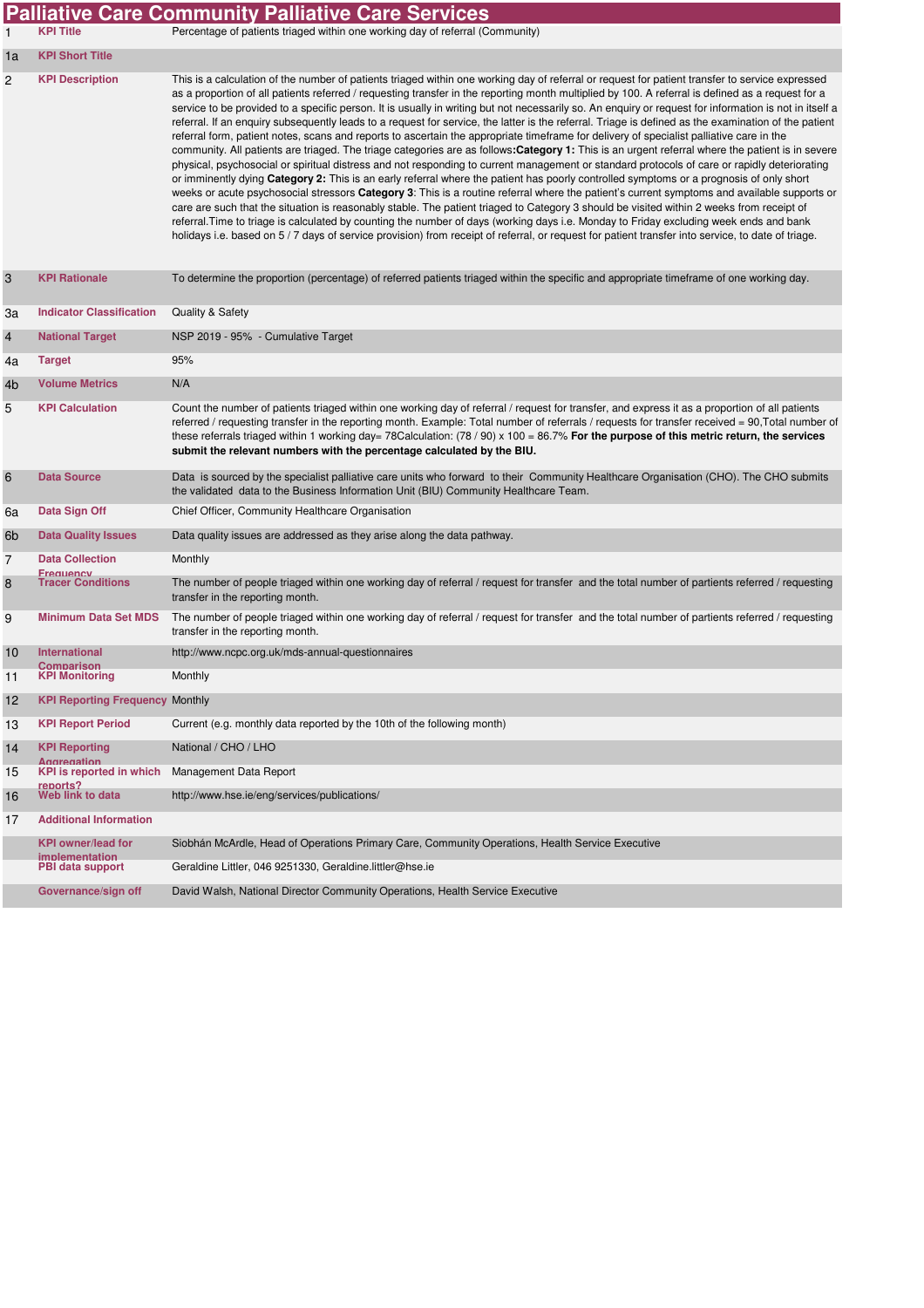|    |                                             | <b>Palliative Care Community Palliative Care Services</b>                                                                                                                                                                                                                                                                                                                                                                                                                                                                                                                                                                                         |
|----|---------------------------------------------|---------------------------------------------------------------------------------------------------------------------------------------------------------------------------------------------------------------------------------------------------------------------------------------------------------------------------------------------------------------------------------------------------------------------------------------------------------------------------------------------------------------------------------------------------------------------------------------------------------------------------------------------------|
| 1  | <b>KPI Title</b>                            | No. of patients who received specialist palliative care treatment in their normal place of residence in the month                                                                                                                                                                                                                                                                                                                                                                                                                                                                                                                                 |
| 1a | <b>KPI Short Title</b>                      |                                                                                                                                                                                                                                                                                                                                                                                                                                                                                                                                                                                                                                                   |
| 2  | <b>KPI Description</b>                      | This is a count of the total number of patients who received specialist palliative care in the community during the reporting month. Specialist<br>palliative care in the community is care provided to patients in their normal place of residence i.e. their home, carers home, nursing home,<br>community nursing unit, community hospital, district hospital etc. All patients in receipt of specialist palliative care in the community home<br>care on the first day of the month and all new patients who received a first face to face visit during the month are included with each patient<br>counted once only in the reporting month. |
| 3  | <b>KPI Rationale</b>                        | To determine the total number of patients who received specialist palliative care in the community (home care) during the reporting month.                                                                                                                                                                                                                                                                                                                                                                                                                                                                                                        |
| За | <b>Indicator Classification</b>             | Access and Integration                                                                                                                                                                                                                                                                                                                                                                                                                                                                                                                                                                                                                            |
| 4  | <b>National Target</b>                      | NSP 2019 - 3,405                                                                                                                                                                                                                                                                                                                                                                                                                                                                                                                                                                                                                                  |
| 4a | <b>Target</b>                               | CHO 1 - 375, CHO 2 - 418, CHO 3 - 354, CHO 4 - 591, CHO 5 - 422, CHO 6 - 264, CHO 7 - 238, CHO 8 - 437, CHO 9 - 306<br><b>PIT Target</b>                                                                                                                                                                                                                                                                                                                                                                                                                                                                                                          |
| 4b | <b>Volume Metrics</b>                       | N/A                                                                                                                                                                                                                                                                                                                                                                                                                                                                                                                                                                                                                                               |
| 5  | <b>KPI Calculation</b>                      | Count the total number of patients who received specialist palliative care in the community (home care) during the reporting month.                                                                                                                                                                                                                                                                                                                                                                                                                                                                                                               |
| 6  | <b>Data Source</b>                          | Data is sourced by the specialist palliative care units who forward to their Community Healthcare Organisation (CHO). The CHO submits<br>the validated data to the Business Information Unit (BIU) Community Healthcare Team.                                                                                                                                                                                                                                                                                                                                                                                                                     |
| 6a | Data Sign Off                               | Chief Officer, Community Healthcare Organisation                                                                                                                                                                                                                                                                                                                                                                                                                                                                                                                                                                                                  |
| 6b | <b>Data Quality Issues</b>                  | Data quality issues are addressed as they arise along the data pathway.                                                                                                                                                                                                                                                                                                                                                                                                                                                                                                                                                                           |
| 7  | <b>Data Collection</b>                      | Monthly                                                                                                                                                                                                                                                                                                                                                                                                                                                                                                                                                                                                                                           |
| 8  | Frequency<br><b>Tracer Conditions</b>       | The number of people who received specialist palliative care services (home care) in the community in the reporting month.                                                                                                                                                                                                                                                                                                                                                                                                                                                                                                                        |
| 9  | <b>Minimum Data Set MDS</b>                 | The number of people who received specialist palliative care services (home care) in the community in the reporting month.                                                                                                                                                                                                                                                                                                                                                                                                                                                                                                                        |
| 10 | <b>International</b>                        | http://www.ncpc.org.uk/mds                                                                                                                                                                                                                                                                                                                                                                                                                                                                                                                                                                                                                        |
| 11 | Comnarison<br><b>KPI Monitoring</b>         | Monthly                                                                                                                                                                                                                                                                                                                                                                                                                                                                                                                                                                                                                                           |
| 12 | <b>KPI Reporting Frequency Monthly</b>      |                                                                                                                                                                                                                                                                                                                                                                                                                                                                                                                                                                                                                                                   |
| 13 | <b>KPI Report Period</b>                    | Current (e.g. monthly data reported by the 10th of the following month)                                                                                                                                                                                                                                                                                                                                                                                                                                                                                                                                                                           |
| 14 | <b>KPI Reporting</b><br>Aggregation         | National / CHO / LHO                                                                                                                                                                                                                                                                                                                                                                                                                                                                                                                                                                                                                              |
| 15 | <b>KPI</b> is reported in which<br>reports? | Performance Report/Management Data Report                                                                                                                                                                                                                                                                                                                                                                                                                                                                                                                                                                                                         |
| 16 | Web link to data                            | http://www.hse.ie/eng/services/publications/                                                                                                                                                                                                                                                                                                                                                                                                                                                                                                                                                                                                      |
| 17 | <b>Additional Information</b>               |                                                                                                                                                                                                                                                                                                                                                                                                                                                                                                                                                                                                                                                   |
|    | <b>KPI owner/lead for</b>                   | Siobhán McArdle, Head of Operations Primary Care, Community Operations, Health Service Executive                                                                                                                                                                                                                                                                                                                                                                                                                                                                                                                                                  |
|    | implementation<br>PBI data support          | Geraldine Littler, 046 9251330, Geraldine.littler@hse.ie                                                                                                                                                                                                                                                                                                                                                                                                                                                                                                                                                                                          |
|    | Governance/sign off                         | David Walsh, National Director Community Operations, Health Service Executive                                                                                                                                                                                                                                                                                                                                                                                                                                                                                                                                                                     |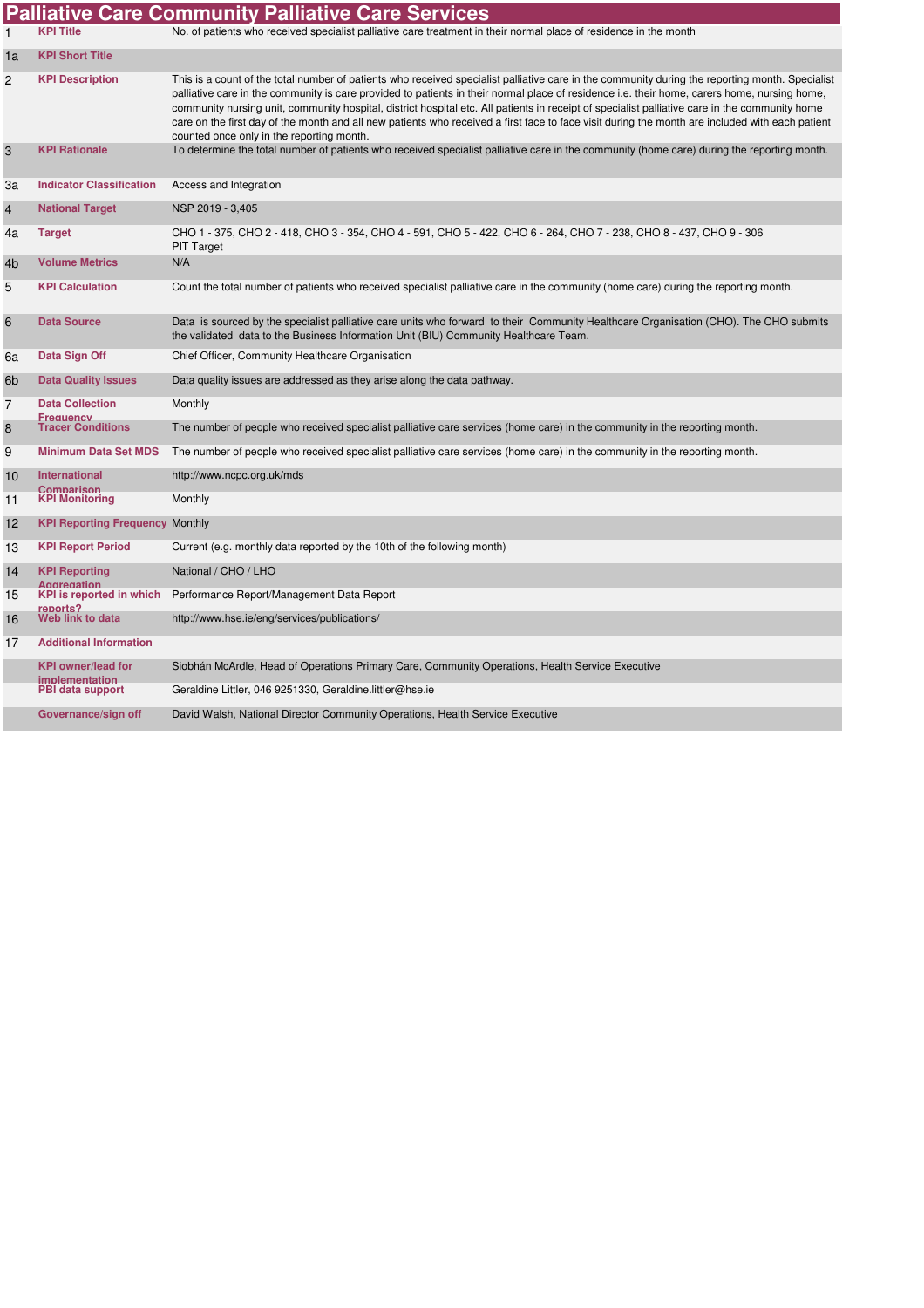|    |                                             | <b>Palliative Care Children's Palliative Care Services</b>                                                                                                                                                                                                                                                                                      |
|----|---------------------------------------------|-------------------------------------------------------------------------------------------------------------------------------------------------------------------------------------------------------------------------------------------------------------------------------------------------------------------------------------------------|
| 1  | <b>KPI Title</b>                            | No. of children in the care of the Clinical Nurse Co-ordinator for Children with Life Limiting Conditions (children's outreach nurse)                                                                                                                                                                                                           |
| 1a | <b>KPI Short Title</b>                      |                                                                                                                                                                                                                                                                                                                                                 |
| 2  | <b>KPI Description</b>                      | This is a count of the total number of children who were on the active patient list of the children's outreach nurse (clinical nurse co-ordinator)<br>in the reporting month. It includes children on the list on the first day of the month plus new children plus transfers accepted and receiving<br>active care during the reporting month. |
| 3  | <b>KPI Rationale</b>                        | To determine the number of children / families being supported by the service and to assist in service planning.                                                                                                                                                                                                                                |
| За | <b>Indicator Classification</b>             | Access and Integration                                                                                                                                                                                                                                                                                                                          |
| 4  | <b>National Target</b>                      | NSP 2019 - 280 - PIT Target                                                                                                                                                                                                                                                                                                                     |
| 4a | <b>Target</b>                               | CHO 1 - 26, CHO 2 - 32, CHO 3 - 38, CHO 4 - 47, CHO 5 - 30, CHO 6 - 15, CHO 7 - 37, CHO 8 - 23, CHO 9 - 32                                                                                                                                                                                                                                      |
| 4b | <b>Volume Metrics</b>                       | N/A                                                                                                                                                                                                                                                                                                                                             |
| 5  | <b>KPI Calculation</b>                      | Count the total number of children in the active care of the children's outreach nurse (clinical nurse co-ordinator) during the reporting month.                                                                                                                                                                                                |
| 6  | <b>Data Source</b>                          | Data is sourced by the children's outreach nurse (clinical nurse co-ordinator). submits it to the Business Information Unit (BIU) Community<br>Healthcare Team.                                                                                                                                                                                 |
| 6a | Data Sign Off                               | Chief Officer, Community Healthcare Organisation                                                                                                                                                                                                                                                                                                |
| 6b | <b>Data Quality Issues</b>                  | Data quality issues are addressed as they arise along the data pathway.                                                                                                                                                                                                                                                                         |
| 7  | <b>Data Collection</b><br>Frequency         | Monthly                                                                                                                                                                                                                                                                                                                                         |
| 8  | <b>Tracer Conditions</b>                    | The number of children in the active care of the childrens outreach nurse (clinical nurse co-ordinator) in the reporting month.                                                                                                                                                                                                                 |
| 9  | <b>Minimum Data Set MDS</b>                 | The number of children in the active care of the childrens outreach nurse (clinical nurse co-ordinator) in the reporting month.                                                                                                                                                                                                                 |
| 10 | <b>International</b><br>Comparison          | <b>No</b>                                                                                                                                                                                                                                                                                                                                       |
| 11 | <b>KPI Monitoring</b>                       | Monthly                                                                                                                                                                                                                                                                                                                                         |
| 12 | <b>KPI Reporting Frequency Monthly</b>      |                                                                                                                                                                                                                                                                                                                                                 |
| 13 | <b>KPI Report Period</b>                    | Current (e.g. monthly data reported by the 10th of the following month)                                                                                                                                                                                                                                                                         |
| 14 | <b>KPI Reporting</b><br>Aggregation         | National / CHO / LHO                                                                                                                                                                                                                                                                                                                            |
| 15 | <b>KPI</b> is reported in which<br>renorts? | Management Data Report                                                                                                                                                                                                                                                                                                                          |
| 16 | Web link to data                            | http://www.hse.ie/eng/services/publications/                                                                                                                                                                                                                                                                                                    |
| 17 | <b>Additional Information</b>               |                                                                                                                                                                                                                                                                                                                                                 |
|    | <b>KPI owner/lead for</b><br>implementation | Siobhán McArdle, Head of Operations Primary Care, Community Operations, Health Service Executive                                                                                                                                                                                                                                                |
|    | PBI data support                            | Geraldine Littler, 046 9251330, Geraldine.littler@hse.ie                                                                                                                                                                                                                                                                                        |
|    | Governance/sign off                         | David Walsh, National Director Community Operations, Health Service Executive                                                                                                                                                                                                                                                                   |